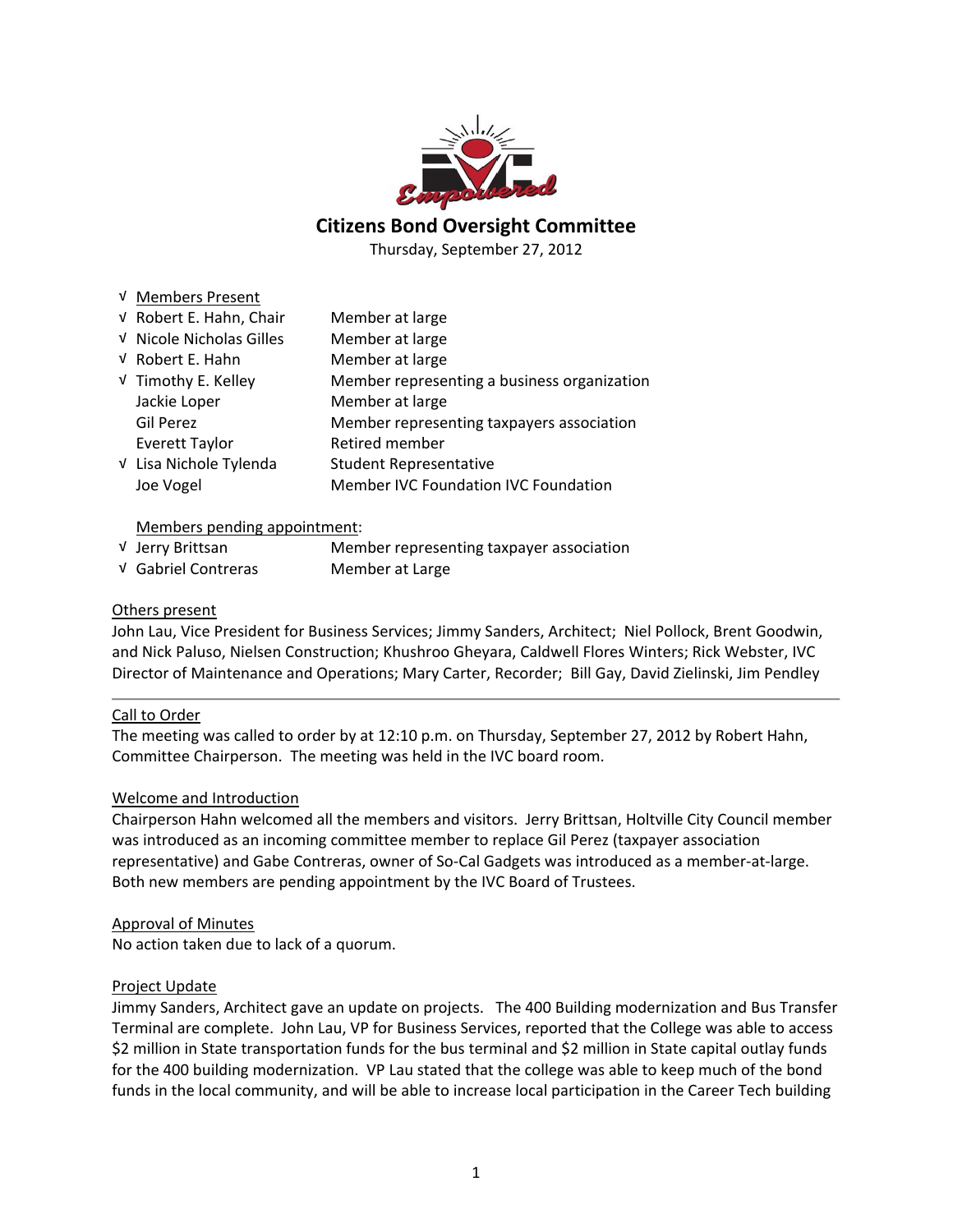through the lease/leaseback process. The goal is to have about 70% local participation. The Career Tech building will be delivered at a guaranteed maximum price of \$19,601,967.

Bus Transfer Terminal II: Architect Sanders reported that the project has alleviated traffic problems with buses and has improved traffic flow. The first phase of the Bus Transfer Terminal was completed a year and a half ago and was for the large buses. Phase II has a para-transit drop-off and student drop-off area, emergency phones, new hardscape in front of the gym, card access gate system and landscaping. The project received very high marks on a recent state audit/visit.

400 Building Modernization: The 400 building has all new electrical, mechanical and HVAC systems. The building was gutted down to its structural elements and modernized with new finishes and hardware. The building has a card access system, smart classrooms, and is very energy efficient. The building houses the Assessment Center, classrooms, and faculty offices.

Career Technical Education Facility: The project is now under construction, and the pad is complete. The 3100 building will house labs for electronics, HVAC, concrete masonry, renewable energy and welding. The labs will have built-in flexibility in order to adapt to the changing demand for classes and technologies.

The 3200 Building will house the POST academy, fire academy, emergency medical classes, with lecture and support space, a CSI lab and public safety lab.

Jim Pendley asked about facilities for the Auto Tech program. Architect Sanders responded that modernization of the existing 1100, 1200 and 1300 buildings is the next scheduled project. VP Lau stated that the timeline will be based on when the district will be able to sell its next series of bonds (depending on its assessed valuation). The project will cost approximately \$3 million to \$4 million.

Brent Goodwin of Nielsen Construction reported to the committee on Nielsen's Construction efforts to increase local participation in the Career Tech project. They have used a multi‐prong approach, and by breaking down bid packages to fit the local contracting scene. Four outreach programs have been held for local contractors with seminars on bonding, insurance, BIM and LEED. The economic effect of using local contractors also benefits local suppliers.

VP Lau stated that the district is trying to get LEED certification on all new projects and its goal is to maximize energy efficiency in all modernization projects.

VP Lau stated that the college is experiencing flat enrollment, and the Career tech building will be the last new construction project. Renovating existing facilities will give the college the best bang for its buck going forward.

The committee asked about the investment of bond funds; VP Lau stated that all funds are invested by the County Treasurer in very conservative investments.

Student Representative Lisa Tylenda was asked what the student's reaction was to the bond funded improvements and projects. She stated that the 2700 building compares very favorably to facilities she has seen at UCLA. It is really an asset to students to have a nice environment, it makes the college more enjoyable and brings a sense of pride to students. The beautiful campus has had a positive effect on the students.